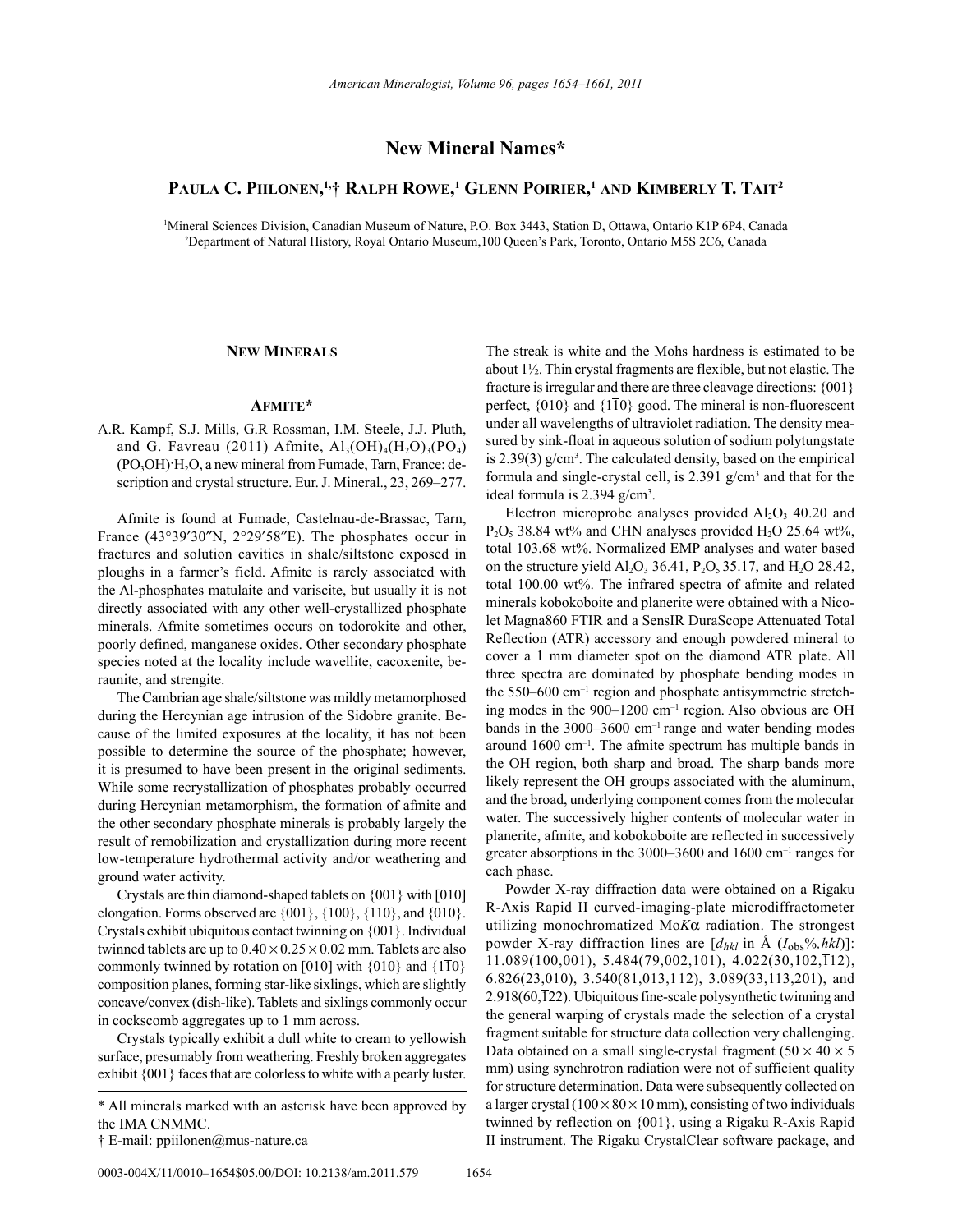specifically the TwinSolve program, was used for processing the structure data, including the application of an empirical absorption correction. A unit cell consistent with the synchrotron single-crystal cell was obtained. The relatively high *R* factor, 10.4%, is attributed to poor crystal quality and the imperfect nature of refinement using a twinned data set.

The structure of afmite consists of chains of  $AIO<sub>6</sub>$  octahedra parallel to [110] in which edge-sharing octahedral dimers share corners with individual octahedra. Both  $PO_4$  and  $PO_3OH$  tetrahedra link the chains into sheets parallel to  ${001}$  and the PO<sub>4</sub> tetrahedra further serve to link two sheets together into a thick slab in which tetrahedral (*T*) and octahedral (O) layers alternate, forming a *T*-O-*T*-O-*T* sandwich. The linkage between these sandwiches in the c direction is via hydrogen bonding with isolated H2O groups in the interlayer region. Afmite is closely related structurally to the turquoise-group minerals and specifically to planerite. The recently described mineral kobokoboite probably has a closely related sheet structure.

The current paper reports the results of a second submission in 2010 (IMA2005-025a) in which concerns with the first submission were addressed and, most importantly, a crystal structure determination was reported, clearly defining the ideal formula of afmite, clarifying its relationship to planerite and shedding light on the likely relationship of kobokoboite. The name "afmite" is for the Association Française de Microminéralogie (AFM) which is one of the most active amateur associations in the domain of micro-minerals. The holotype specimen has been deposited in the collections of the Natural History Museum of Los Angeles County, 900 Exposition Boulevard, Los Angeles, CA 90007, U.S.A., catalog number 55425. **K.T.T.**

#### **hydRoniumPhaRmaCosideRiTe\***

S.J. Mills, A.R. Kampf, P.A. Williams, P. Leverett, G. Poirier, M. Raudsepp, and C.A. Francis (2010) Hydroniumpharmacosiderite, a new member of the pharmacosiderite supergroup from Cornwall, U.K.: structure and description. Mineral. Mag., 74, 863–869.

Hydroniumpharmacosiderite was described from a crystal that Buerger et al. had identified as K-deficient pharmacosiderite in 1967. The general locality given by Buerger et al. (1967) is Cornwall, U.K., and is probably from the St. Day group of mines. The new mineral is a single elongated cubic crystal 0.17  $\times$  0.14  $\times$  0.14 mm in size. It is yellowish-green, vitreous, and transparent with a cleavage on {001}. It has a Mohs hardness of 2–3, is brittle with an irregular fracture,  $D_{\text{calc}} = 2.559$  g/cm<sup>3</sup> and does not fluoresce. The mineral is isotropic but displays an anomalous birefringence with  $n_{min} = 1.690(2)$  and  $n_{max} = 1.692(2)$ .

Electron microprobe analyses gave Na<sub>2</sub>O 0.25, K<sub>2</sub>O 2.84, Al<sub>2</sub>O<sub>3</sub> 1.45, Fe<sub>2</sub>O<sub>3</sub> 38.33, P<sub>2</sub>O<sub>5</sub> 1.30, As<sub>2</sub>O<sub>5</sub> 39.80, H<sub>2</sub>O(calc) 16.03, sum 100 wt% corresponding to  $[(H_3O)_{0.5}K_{0.48}Na_{0.06}]_{1.04}$  $(Fe_{3.79}Al_{0.22})_{4.01}[(As_{2.73}P_{0.15})_{2.88}O_{12}](OH)_4.4H_{2.14}O$  based on 20.5 O atoms. The ideal formula is  $(H_3O)Fe_4(AsO_4)_3(OH)_4.4H_2O$ .

The structure of hydroniumpharmacosiderite was solved using a Bruker X8 ApexII single-crystal diffractometer and refined to a  $R_1 = 4.81\%$  and w $R_2 = 13.58\%$  for 540 reflections with  $I >$  $2\sigma(I)$ . The mineral is cubic,  $P\overline{4}3m$  with refined unit cell using powder diffraction data *a* = 7.993(6) Å, *V* = 510.7(6) Å3 . The strongest lines on the powder diffraction pattern (24 lines, Rigaku R-Axis Rapid II curved-imaging-plate microdiffractometer, Mo*K* $\alpha$  radiation)  $[d_{obs}$  in Å  $(I_{obs}\%, hkl)]$  include 8.050(100,001), 4.628(22,111), 4.005(14,002), 3.265(35,112), 2.830(23,202), 2.666(10,003), 2.528(19,013), 2.412(30,113), 1.787(14,024), and 1.412(10,044). The mineral is part of the pharmacosiderite supergroup. It is the  $H_3O$  analog of pharmacosiderite, where  $H<sub>3</sub>O<sup>+</sup>$  replaces  $K<sup>+</sup>$  in the structure.

The mineral was named as the hydronium end-member of the pharmacosiderite group. Both mineral and name were approved by the Commission on New Minerals and Mineral Names, IMA 2010-014). The holotype crystal in a probe mount was deposited at the Harvard Mineralogical Museum in Cambridge, Massachusetts with catalog number 142784. **R.R.**

### **KeRimasiTe\***

A.N. Zaitsev, C.T. Williams, S.N. Britvin, I.V. Kuznetsova, J. Spratt, S.V. Petrov, and J. Keller (2010) Kerimasite,  $Ca<sub>3</sub>Zr<sub>2</sub>(Fe<sup>3+</sup><sub>2</sub>Si)O<sub>12</sub>$ , a new garnet from carbonatites of Kerimasi volcano and surrounding explosion craters, northern Tanzania. Mineral. Mag., 74, 803–820.

Kerimasite is a new Zr garnet from the Kerimasi nephelinite/ carbonatite volcano and Loluni, Kisete, and Loolmurwak explosion craters in Tanzania. The mineral was found in five samples of carbonatite and occurs as spherical, subhedral to euhedral crystals up to 100 μm in diameter, enclosed in calcite and rarely fluorapatite and magnesioferrite. Heavy mineral fractions from eluvial deposits of the carbonatite agglomerates have yielded large (up to 180 μm), subhedral to euhedral crystals of kerimasite, along with diopside, schorlomite, andradite, magnetite, magnesioferrite, perovskite, fluorapatite, pyrochlore, calzirtite, baddeleyite, and cerianite-(Ce). Kerimasite occurs as trapezohedra {211} and is light to dark brown in color, transparent with a vitreous luster, brittle but does not have a cleavage or a parting, with a Mohs hardness of  $\sim$ 7 and a calculated density of 4.104(1) g/cm<sup>3</sup>. In transmitted light, kerimasite is optically heterogeneous, isotropic to anisotropic, and characterized by a yellow-green color. The Raman spectrum of kerimasite indicates (OH)<sup>-</sup> groups in the structure, with low-intensity vibration bands between 3100 and 3700 cm-<sup>1</sup> . Other bands in the Raman spectrum include 152, 243, 298, 414, 500, 573, 732, 785, 830, and 875 cm-<sup>1</sup> , which are almost identical to those of kimzeyite.

The chemical composition of kerimasite was determined on three samples (98 analyses) using a Cameca SX50 and SX100 electron microprobe in WDS mode. Results for sample KZ-2 are presented here, which represent the sample on which the structure was determined (average of 5 analyses):  $Fe<sub>2</sub>O<sub>3</sub> 16.92$ , Al<sub>2</sub>O<sub>3</sub> 6.77, SiO<sub>2</sub> 7.32, ZrO<sub>2</sub> 27.93, TiO<sub>2</sub> 1.04, Nb<sub>2</sub>O<sub>5</sub> 8.78, MgO  $0.63, Y_2O_3 0.71, La_2O_3 0.18, Ce_2O_3 0.64, Pr_2O_3 0.10, Nd_2O_3 0.43,$  $Sm_2O_3$  0.13,  $Gd_2O_3$  0.10,  $Dy_2O_3$  0.11,  $Er_2O_3$  0.06,  $HfO_2$  0.16, CaO 25.86, MnO 0.33, total 98.20 wt%, corresponding to the empirical formula (calculated on the basis of 12 O)  $(Ca_{2.89}Mn_{0.03}Ce_{0.02}Nd_{0.02})$  $La_{0.01}Sm_{0.01}$ ) $_{\Sigma2.98}(Zr_{1.42}Nb_{0.41}Mg_{0.10}Y_{0.04}Hf_{0.01})_{\Sigma1.98}(Fe_{1.33}^{3+}Al_{0.83}Si_{0.76}$  $Ti<sub>0.03</sub>$ )<sub>23.00</sub>O<sub>12</sub>, with an ideal formula of Ca<sub>3</sub>Zr<sub>2</sub>(Fe<sup>3+</sup><sub>2</sub>Si)O<sub>12</sub>. The compositional range of kerimasite is wide, mainly as a result of  $Zr - Nb$ ,  $Zr - Ti$ ,  $Si - (Fe, Al)$  substitutions. Of particular note is the high  $Nb<sub>2</sub>O<sub>5</sub>$  contents, up to 10 wt%, in some of the samples.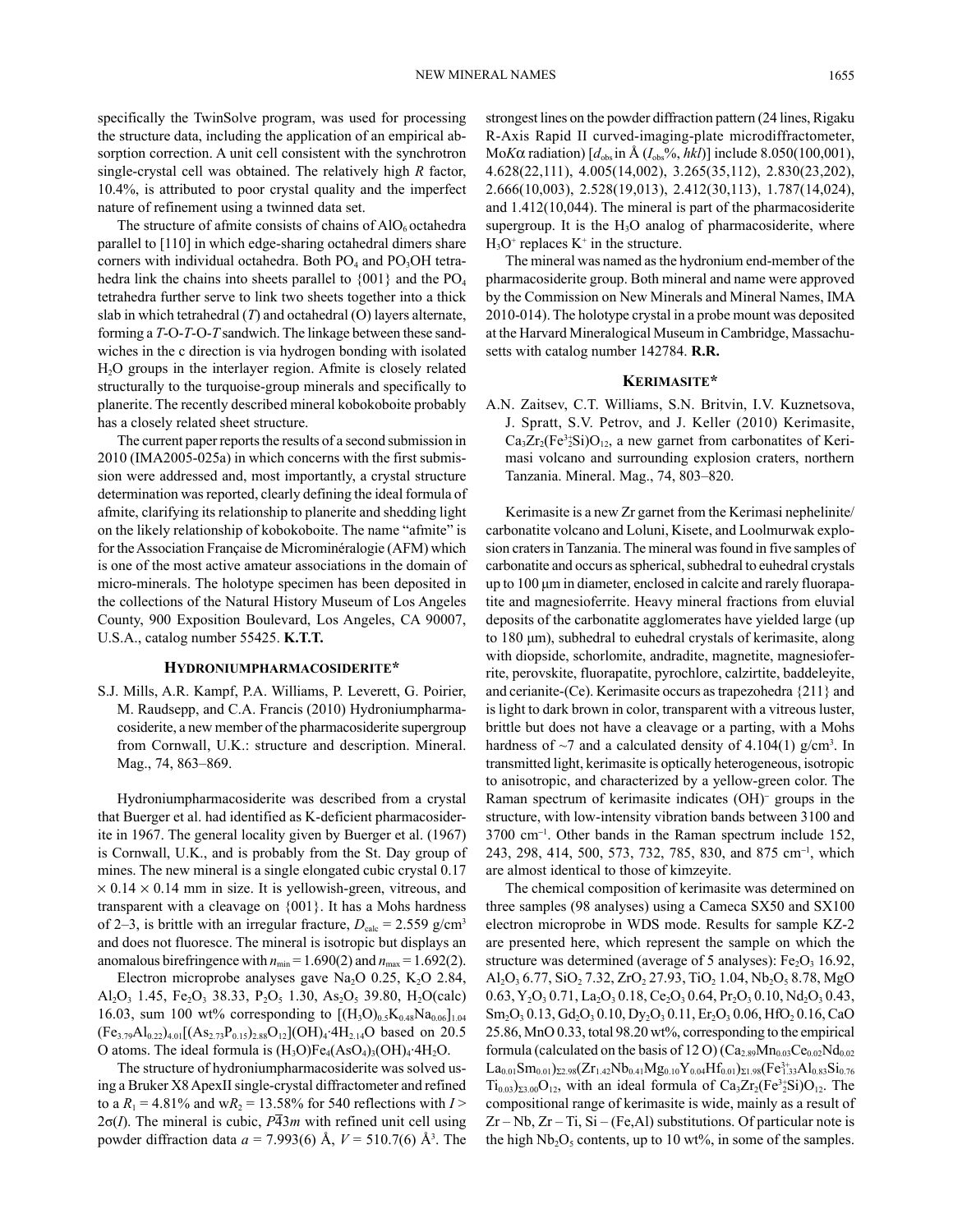The crystal structure of kerimasite was determined on a  $0.05 \times 0.06 \times 0.06$  mm crystal (KZ-2) using a Stoe IPDS II image plate diffractometer (Mo*K*a radiation). The structure was solved by direct methods and refined to *R*1 = 0.045, w*R*2  $= 0.093$ , GoF  $= 0.912$  for 107 unique observed reflections with  $|F_{o}| > 4\sigma F$ . Kerimasite is cubic,  $Ia\overline{3}d$ ,  $a = 12.5512(15)$  Å, *Z* = 8. Powder X-ray diffraction data were collected on a Stoe IPDS II image plate diffractometer using the Gandolfi method (Mo $K\alpha$  radiation). The strongest lines on the pattern  $(KZ-2)$  $[d_{\text{obs}}]$  in Å  $(I_{\text{obs}}\%$ ,*hkl*)] include: 4.445(67,220), 3.141(89,400), 2.808(100,420), 2.563(89,422), and 1.677(75,642). Kerimasite is isostructural with other members of the garnet group.

The mineral is named for its type locality, the Kerimasi volcano in Tanzania. Both the mineral and name have been approved by the IMA CNMMN (no. 2009-029). Cotype material has been deposited at the Natural History Museum, London, U.K. [catalog nos. BM.1995,P6(47) and BM.1995,P6(22)]. A block of heavy mineral fractions has been deposited at the Mineralogical Museum, Department of Mineralogy, Faculty of Geology, St. Petersburg State University, St. Petersburg, Russia (catalog no. 1/19363).

**Discussion:** The original manuscript abstract provides chemical data for a crystal not used in the structure refinement. All chemical data here corresponds to the crystal used for the single-crystal structure refinement to maintain continuity. **P.C.P.**

## **KRieseliTe\***

J. Schlüter, T. Geisler, D. Pohl, and T. Stephan (2010) Krieselite,  $Al_2GeO_4(F,OH)$ : A new mineral from the Tsumeb mine, Namibia, representing the Ge analogue of topaz. Neus Jb. Mineral. Abh., 187, 33–40.

Krieselite is a new mineral described from vugs in tennantitechalcocite-galena-germanite ore from the Tsumeb mine, Tsumeb, Namibia. The mineral occurs as hemispherical aggregates (up to 200 μm) and fibrous crusts associated with quartz, wulfenite, anglesite, and graphite. Fibers are up to  $50 \times 5$  µm and form wedge-shaped aggregates of fine lamellae parallel to (110). The mineral is beige to white, has a white streak, is translucent with a greasy luster, is not fluorescent, has a Mohs hardness of 5.5–6.5, and a calculated density of  $4.069$  g/cm<sup>3</sup>.

The chemical composition of krieselite was determined by a combination of electron microprobe analyses, PIXE and INAA, with additional TOF-SIMS analyses to determine the presence/ absence of trace elements. The combined, weighted average of 636 analyses is: GeO<sub>2</sub> 38.32, SiO<sub>2</sub> 0.33, Al<sub>2</sub>O<sub>3</sub> 44.34, Ga<sub>2</sub>O<sub>3</sub> 4.14,  $TiO<sub>2</sub> 0.12, Fe<sub>2</sub>O<sub>3</sub> 0.43, CuO 0.05, ZnO 0.70, Sb<sub>2</sub>O<sub>3</sub> 0.33, As<sub>2</sub>O<sub>3</sub>$ 1.54, MgO 0.28, Na<sub>2</sub>O 0.12, F 9.10, H<sub>2</sub>O<sub>calc</sub> 3.51, F≡O 3.83, total 99.48 wt%, corresponding to an empirical formula based on  $40+$  $2(F+OH)$  of:  $(Al_{1.860}Ga_{0.102}As_{0.036}^{3+}Zn_{0.020}Mg_{0.016}Fe_{0.012}^{3+}Na_{0.009}Sb_{0.005}^{3+}$  $Ti_{0.003}Cu_{0.001}$ ) $_{\Sigma2.064}(Ge_{0.844}Al_{0.143}Si_{0.013})_{\Sigma1.000}O_4(F_{1.103}OH_{0.897})_{\Sigma2.000}$ The FTIR spectrum was acquired using the conventional KBr pellet method measured in a  $N_2$  atmosphere with a Bruker Equinox 55 spectrometer. The observed IR vibrational frequencies are as follows: 421(w), 482(w), 522(w), 577(s), 733(vs) 869(sh,w), 993(w), 1135(s), 1185(vw), 1633(2), 3440(vb,s), and 3590(vb,s)  $cm^{-1}$ . The H<sub>2</sub>O content of krieselite was determined by FTIR to be  $2.83 \pm 0.28$  wt%, which agrees with the calculated value of

3.51 wt%. In addition, a Raman spectrum was acquired on a high-resolution Jobin Yvon HR800 Raman system with a He-Ne (632 nm) laser. The observed vibration frequencies include 224(w), 294(s), 718(vw), 802(sh,w), and 862 cm-<sup>1</sup> . All vibrations in krieselite are broader than those observed for synthetic OH-Getopaz, as well as shifted to both higher and lower wavenumbers, indicating increased disorder at the cation positions, which is to be expected given the variety of substitutions occurring in the natural sample.

Powder X-ray diffraction data were collected using a Philips X'Pert powder diffractometer (Cu*K*a radiation). The strongest lines on the pattern  $[d_{obs}$  in Å  $(I_{obs}\%$ ,*hkl*)] include: 3.811(78,111), 3.315(48,012), 3.121(20,022), 3.016(100,112), 2.576(20,130), 2.464(24,131,103), 2.417(27,023,200), 2.247(38,211), 2.128(23,220), and 1.398(29,303). The unit cell was refined using the Rietveld method in the orthorhombic space group *Pbnm*  $(R_B = 23.12)$  with  $a = 4.809(2)$ ,  $b = 9.111(3)$ ,  $c = 8.536(3)$  Å,  $V = 374.0$  Å<sup>3</sup>, and  $Z = 4$ . Krieselite is the Ge-analogue of topaz and the F-dominant natural analogue of synthetic  $Al_2GeO_4(OH)_2$ .

The mineral is named for Friedrich Wilhelm Kriesel who was the chief chemist at the Tsumeb mine laboratory around 1920. Both the mineral and name have been approved by the IMA CNMNC (IMA no. 2000-043a). Type material has been deposited at the Mineralogical Museum of the University of Hamburg. **P.C.P.**

#### **naTRoPhaRmaCoalumiTe\***

M.S. Rumsey, S.J. Mills, and J. Spratt (2010) Natropharmacoalumite,  $NaAl_4[(OH)_4(AsO_4)_3]\cdot 4H_2O$ , a new mineral of the pharmacosiderite supergroup and the renaming of aluminopharmacosiderite to pharmacoalumite. Mineral. Mag., 74, 929–936.

Natropharmacoalumite occurs as cubes up to 0.5 mm in size, often intergrown to form aggregates of a few millimeters in size in cavities or fractures within quartz. It exhibits step growth patterns on some faces. It is also associated with chenevixite, kaolinite, jarosite, and many other Fe and Sb oxyhydroxides. The specimen was recovered from a large Fe-rich silicified boulder. The type locality is the Maria Josefa mine, an abandoned gold mine in the Rodalquilar caldera near the town of Rodalquilar, Andalusia, Spain. Natropharmacoalumite is colorless, with a white streak, a vitreous to adamantine luster with an index of refraction  $n = 1.556$ . The Mohs hardness is around 2.5 with an average measured VHN of 267. Only the {100} form was observed with an imperfect cleavage along {100}, with a brittle tenacity and an irregular fracture. The calculated density based on the structure is 2.564 g/cm<sup>3</sup>.

A routine EDS analysis showed the mineral to be Na-dominant rather than K-dominant. Further electron microprobe analyses gave Na<sub>2</sub>O 2.52, K<sub>2</sub>O 1.49, Al<sub>2</sub>O<sub>3</sub> 29.50, As<sub>2</sub>O<sub>5</sub> 48.84, H<sub>2</sub>O(calc) 16.28, sum 98.63 wt% corresponding to  $[Na_{0.57}K_{0.22}(H_3O)_{0.21}]_{\Sigma1.00}$  $\text{Al}_{4.05}(\text{As}_{2.97}\text{O}_{12})(\text{OH})_4$ ·4H<sub>2</sub>O based on 20.21 O atoms. The ideal formula is  $NaAl<sub>4</sub>(AsO<sub>4</sub>)<sub>3</sub>(OH)<sub>4</sub>·4H<sub>2</sub>O$ .

The structure of natropharmacoalumite was solved on a  $0.15 \times 0.15 \times 0.15$  mm single crystal with a Bruker X8 ApexII single-crystal diffractometer and refined to  $R_1 = 5.92\%$  and w $R_2 =$ 16.57% for 295 reflections  $[F > 4\sigma(F_o)]$ . It is cubic, space group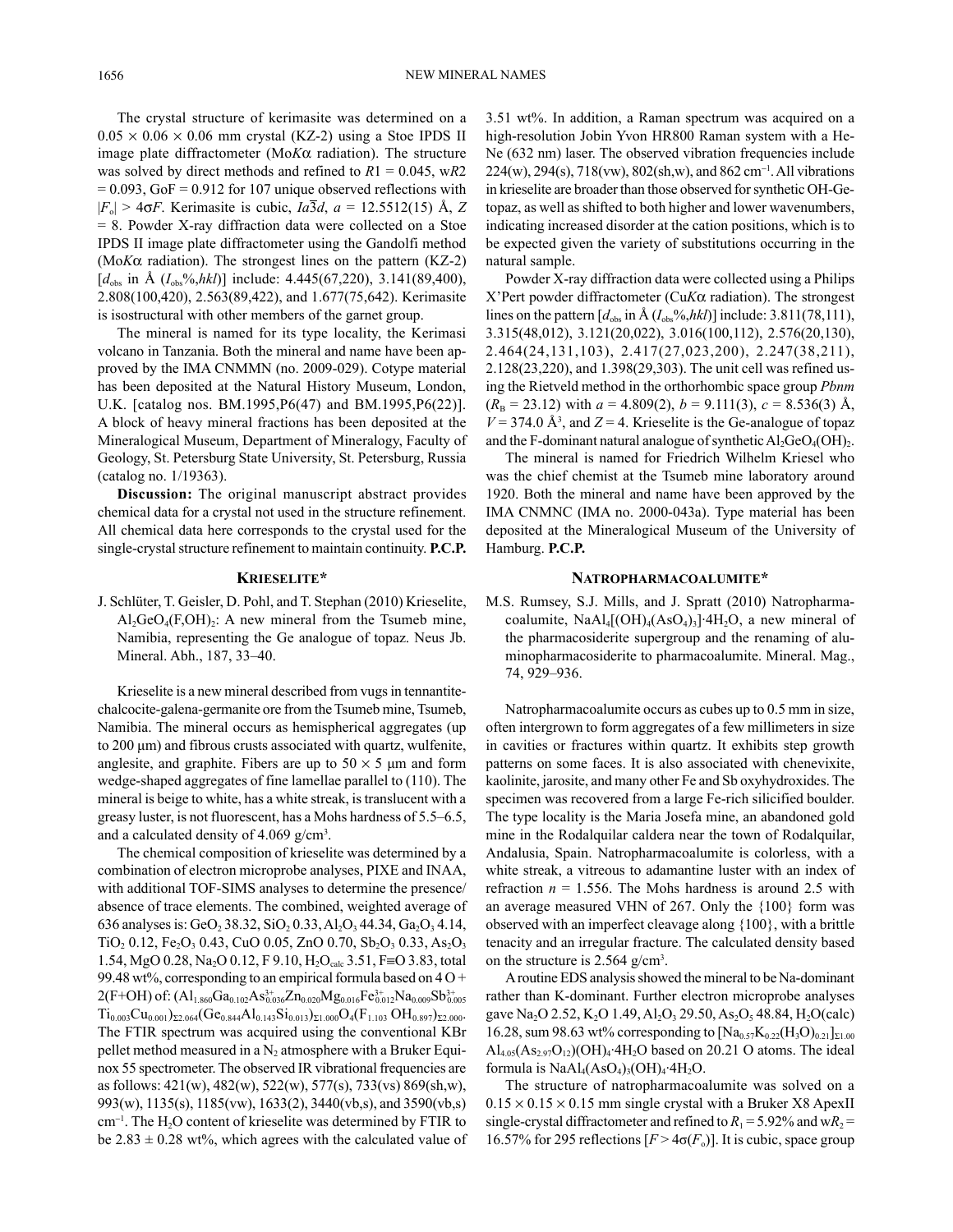*P*43*m* with unit-cell parameters refined using powder data to *a*  $= 7.740(3)$  Å,  $V = 463.723$  Å<sup>3</sup>. The diffraction data obtained using a Bruker D8 Discover powder diffractometer with Co*K*α radiation (11 lines)  $[d_{obs}$  in Å  $(I_{obs}\%, hkl)]$  include 7.759(100,100), 4.473(40,111), 3.870(50,200), 2.446(9,301), and 2.331(12,113). Twinning on {100} was identified through single-crystal work, which was suspected based on the intergrowth pattern. The presence of  $H_3O^+$  as a charge balance is a feature that was also identified in the structure of  $H_3O$ -exchanged pharmacosiderite and hydroniumpharmacosiderite. The structure of natropharmacoalumite is also characterized by large zeolite-like channels that host, in this case  $H_2O$ ,  $H_3O$ , Na, and K. This type of channels is typical of the pharmacosiderite structure-type.

Natropharmacoaluminite is named after its chemistry being the Na and Al end-member in the pharmacosiderite supergroup. The mineral and its name were approved by the commission on New Minerals and Mineral Names, IMA (2010-009). The type specimen was deposited at the Natural History Museum in London with catalog number BM2009,161 and the probe mount P16713.

**Note:** The authors revisited the nomenclature of the pharmacosiderite supergroup and proceeded to rename the mineral aluminopharmacosiderite, ideally  $KAI_4[(AsO_4)_3(OH)_4·6.5H_2O]$ to pharmacoalumite since there is no iron in the formula and that Al occupies the same site in pharmacoalumite as Fe in pharmacosiderite. The new nomenclature properly shows that pharmacosiderite is the Fe end-member, whereas pharmacoalumite is the Al end-member. The name change was approved by the IMA (Proposal 2010-A). **R.R.**

## **noonKanbahiTe\***

Y.A. Uvarova, E. Sokolova, F.C. Hawthorne, R.P. Liferovich, R.H. Mitchell, I.V. Pekov, and A.E. Zadov (2010) Noonkanbahite, BaKNaTi<sub>2</sub>(Si<sub>4</sub>O<sub>12</sub>)O<sub>2</sub>, a new mineral species: description and crystal structure. Mineral. Mag., 74, 441–450.

Noonkanbahite is a new mineral species discovered in Liley, Eifel Mountains, Germany (holotype) and Murun, Siberia, Russia (cotype). At Liley it occurs as straw-yellow sprays (pinkish orange as crystals) up to 8 mm in size, single prismatic crystals up to 4 mm in size and as larger anhedral grains on the walls of several cavities in igneous alkaline rocks. Noonkanbahite is fairly abundant in the Murun kalsilite syenite (up to 20–25% of the rock). There it occurs as mostly isolated brownish yellow to brown curved crystals reaching  $0.05 \times 0.7 \times 1.5$  cm in size. In rare occasions, they will form clusters up to 2 cm in size. The mineral has a vitreous luster, is brittle, a Mohs hardness of  $6, D_{obs}$  $= 3.39(1)$ ,  $D_{\text{calc}} = 3.49$  g/cm<sup>3</sup>. It exhibit poor cleavage on  $\{010\}$ and {100} with a weak parting on {011}. The mineral does not fluoresce under UV light.

The chemical composition of the Liley noonkanbahite obtained with an electron microprobe gave  $SiO<sub>2</sub> 37.82$ ,  $Nb<sub>2</sub>O<sub>5</sub>$  3.18,  $Al<sub>2</sub>O<sub>3</sub>$  0.17, TiO<sub>2</sub> 15.54, ZrO<sub>2</sub> 0.42, Fe<sub>2</sub>O<sub>3</sub> 5.63 (re-calculated from FeO), MnO 0.32, MgO 0.53, BaO 20.60, CaO 1.36, K<sub>2</sub>O 5.32. Na<sub>2</sub>O 6.14, F 0.78, H<sub>2</sub>O 0.58 (determined by SIMS),  $O=-F$  –0.33, sum 98.06 wt% corresponding to  $(Ba_{0.85}K_{0.13})_{\Sigma 0.98}(K_{0.59}Na_{0.26}Ca_{0.15})_{\Sigma 1.00}$   $Na(Ti_{1.23}Fe_{0.45}^{3+}Nb_{0.15}Mg_{0.08}$  $Mn_{0.03}Zr_{0.02}Al_{0.01}\Sigma_{1.97}(Si_{3.99}Al_{0.01}O_{12})(O_{1.33}OH_{0.41}F_{0.26}\Sigma_{2.00}, Z =$  4, based on 14 anions  $(O + OH + F)$ . The ideal formula is BaKNaTi<sub>2</sub>(Si<sub>4</sub>O<sub>12</sub>)O<sub>2</sub>. The mineral is biaxial positive,  $2V_{obs}$  = 75(2)°, 2*V*calc = 72.7(9)°, a 1.730(5), β 1.740(5), and γ 1.765(5). It exhibits strong pleochroism; *X* colorless, *Y* yellow, and *Z* straw-yellow;  $X = a$ ,  $Y = b$ ,  $Z = c$ .

X-ray diffraction data (17 lines) were obtained with a 114.6 mm Gandolfi camera (Ni-filtered Cu*K*a radiation) and include  $[d_{obs}$  in Å  $(I_{obs}\%, hkl)]$  8.353(70,011), 3.377(30,031), 3.196(50,220), 2.907(100,222), 2.694(30,015), 2.304(30,233), 2.241(40,215), 2.179(40,035), 2.097(50,242), and 1.564(30,064). Refined unit-cell using powder diffraction data gave *a* = 8.102(17),  $b = 10.443(7)$ ,  $c = 13.950(14)$  Å,  $V = 1180(2.4)$  Å<sup>3</sup>.

The structure of noonkanbahite was solved with a  $0.16 \times$  $0.06 \times 0.02$  mm crystal using data collected with a Bruker P4 diffractometer equipped with a CCD detector to  $R_1 = 2.8\%$  and  $WR_2 = 6.9\%$  for 970 unique reflections  $[Fe > 4\sigma F]$ . It is orthorhombic, space group *Imma*, with refined cell  $a = 8.0884(4)$ , *b* = 10.497(5), *c* = 13.9372(6) Å, *V* = 1183.3(1) Å3 , *Z* = 4. Noonkanbahite is a shcherbakovite group mineral, and is isostructrural to both batisite and shcherbakovite and, respectively their K and Ba analog. This is due to the tolerance of this structure-type for isomorphous substitutions at the cation sites.

The mineral is named after the first locality where it was found by Prider in 1965 but never approved as a new species until the new material from Liley, Germany, and Murun, Russia, was discovered. This locality is near the Noonkanbah sheep station, Wolgidee Hills, West Kimberley District, Australia. Both the mineral and mineral name were approved by the Commission on New Minerals and Mineral Names, IMA (2009-059) and the holotype material was deposited at the Royal Ontario Museum (catalog no. M54065). **R.R.**

#### **nyholmiTe\***

P. Elliott, P. Turner, P. Jensen, U. Kolitsch, and A. Pring (2009) Description and crystal structure of nyholmite, a new mineral related to hureaulite, from Broken Hill, New South Wales, Australia. Mineral. Mag., 73, 723–735.

Nyholmite, discovered in ore mined from the Block 14 Opencut at Broken Hill, New South Wales, is only the third known natural Cd-bearing arsenate after keyite and andyrobertsite, and the second new Cd-dominant mineral to be described from the locality after birchite. The mineral occurs in cavities in a quartz-garnet-arsenopyrite matrix, associated with goldquarryite, lavendulan-sampleite, scorodite-strengite, and gypsum. Nyholmite occurs in isolated globules, tufted aggregates of fibrous crystals (up to 1 mm across), and radiating hemispheres of thin, bladed, colorless crystals (0.5 mm across) with individual crystals  $0.2 \times 0.05$  mm. The mineral is transparent to translucent, nonfluorescent, has a white streak, vitreous luster, Mohs hardness of 3–3.5, is brittle and has an uneven fracture. No cleavage was observed and the mineral is slowly soluble in cold 10% HCl. The calculated density is  $4.23$  g/cm<sup>3</sup> for the empirical formula and 4.42 g/cm3 for the ideal formula. Only one refractive index was determined,  $\beta \sim 1.70$ .

Chemical analyses of nyholmite were obtained on a Cameca SX51 electron microprobe in WDS mode:  $P_2O_5$  6.29, As<sub>2</sub>O<sub>5</sub> 34.55, Al<sub>2</sub>O<sub>3</sub> 0.2, MnO 3.59, CaO 0.16, CuO 3.39, ZnO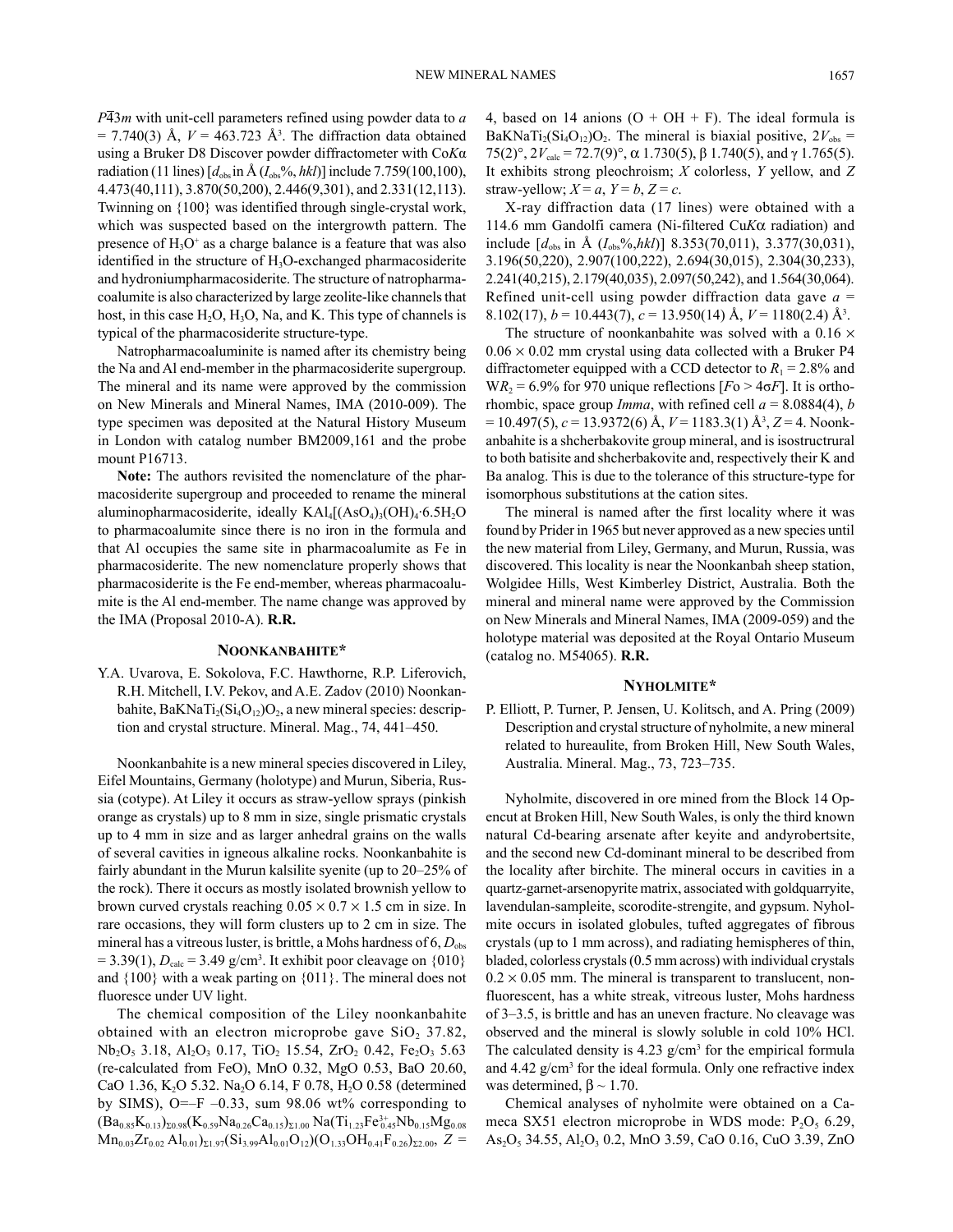9.72, CdO 34.58, PbO 0.37,  $H_2O_{calc}$  8.21, total 101.06 wt%, corresponding to the empirical formula, calculated on the basis of 20 O atoms, of  $Cd_{2.80}Zn_{1.24}Mn_{0.53}Cu_{0.44}Al_{0.04}Ca_{0.03}Pb_{0.02}$  $[(AsO<sub>4</sub>)<sub>3.13</sub>(PO<sub>4</sub>)<sub>0.92</sub>]<sub>24.05</sub>H<sub>1.91</sub>·3.79H<sub>2</sub>O, with a simplified formula$ of  $Cd_3Zn_2(AsO_3OH)_2(AsO_4)_2.4H_2O$ , which requires CdO 35.09, ZnO 14.83, As<sub>2</sub>O<sub>5</sub> 41.88, H<sub>2</sub>O 8.21, total 100.00 wt%.

Single-crystal X-ray intensity data were collected on a  $0.050 \times 0.010 \times 0.003$  mm crystal at the ChemMatCARS facility, APS, Argonne National Laboratory, on a modified 3-circle diffractometer using a Bruker SMART-6000 CCD detector ( $\lambda$  = 0.49594 Å). The structure was refined in space group *C*2/*c* using starting atomic coordinates of hureaulite and converged to  $R1 = 0.0373$ ,  $wR2 = 0.0861$ , for 2045 observed unique reflections ( $F_0 > 4\sigma F$ ), GoF = 1.081,  $a = 18.062(4)$ , *b*  $= 9.341(2), c = 9.844(2)$  Å,  $\beta = 96.17(3)$ °,  $V = 1651.2(6)$  Å<sup>3</sup>,  $Z = 4$ . Powder X-ray diffraction data were collected on a 100 mm Guinier-Hägg camera (Cr*K*a radiation) with intensities visually estimated. Unit-cell refinement gave  $a = 18.042(2)$ , *b*  $= 9.315(1), c = 9.797(1)$  Å,  $\beta = 96.14(1)$ °,  $V = 1637.2(2)$  Å<sup>3</sup>, which agree with those from the single-crystal refinement. The strongest lines on the pXRD pattern  $[d_{obs}$  in  $\hat{A}(I_{obs}\%hkl)]$  include: 8.985(30,200), 8.283(85,110), 6.169(25,111), 4.878(25,002), 3.234(100,222,420), 3.079(65,222,511), and 2.976(45,113). The structure of nyholmite is characterized by short, kinked fivemembered chains of  $M_5\phi_{22}$  (where  $\phi = O^{2-}$  or H<sub>2</sub>O) that extend in the *a* direction. These chains share corners to form a sheet in the (001) plane, which are further linked by corner-sharing  $AsO<sub>4</sub>$ groups to form slabs in the (001) plane. Slabs link in the *c* direction by corner-sharing to form a densely packed heteropolyhedral framework with interstitial sites occupied by H atoms. Nyhomite is isostructural with minerals of the hureaulite group. It is a latestage, supergene mineral that formed under low-temperature conditions along with a suite of secondary arsenate minerals.

The mineral is named for Sir Ronald Sydney Nyholm (1917–1971), who was born at Broken Hill, New South Wales, and was chair and professor of chemistry at University College, London, from 1955–1971. The mineral and name have been approved by the IMA CNMNC (IMA no. 2008-047). Type material has been deposited in the South Australian Museum, Adelaide, South Australia (G32511). **P.C.P.**

### **PaRaeRshoviTe\***

A.P. Khomyakov, F. Cámara, E. Sokolova, Y. Abdu, and F.C. Hawthorne (2010) Paershovite,  $\text{Na}_3\text{K}_3\text{Fe}_2^{3+}(\text{Si}_4\text{O}_{10}\text{OH})_2(\text{OH})_2$  $(H<sub>2</sub>O)<sub>4</sub>$ , A new mineral species from the Khibina alkaline massif, Kola Peninsula, Russia: description and crystal structure. Can. Mineral., 48, 279–290.

Paraershovite was first studied as part of an investigation of hyperagpaitic pegmatite of the Khibina alkaline massif in Russia, more precisely from Mount Yukspor area. The description of the new mineral was not completed for about 20 years due to the limited amount of material available. It was found associated to sodalite, aegirine, arfvedsonite, pectolite, shcherbakovite, lamprophyllite, lomonosovite, shafranovskite, villiaumite, and natrophosphate in the highly mineralized pegmatite. The mineral forms as equant (100), platy and [001] elongate prisms up to 0.5–1 mm with aggregates up to 2–3 mm scattered on a single hand specimen from a pegmatite. Crystals are vitreous translucent or transparent, yellow with orange or pink shades, with a white streak. No fluorescence was observed under 240–400 nm UV radiation. Optically it is biaxial positive,  $\alpha$  = 1.569(2),  $\beta$  = 1.583(2),  $\gamma$  = 1.602(2) (λ = 589 nm),  $2V_{\text{meas}}$  = 80(3)°,  $2V_{\text{calc}}$  = 82°. No pleochroism was observed, it has a dispersion  $r > v$  (weak), and orientation  $X^{\wedge} c = 84^{\circ}$ ,  $Y^{\wedge} c = 66^{\circ}$ ,  $Z^{\wedge} c = 24^{\circ}$ . The mineral is brittle with a Mohs hardness of 3, a perfect cleavage along {100}, and a splintery step-like fracture. It readily dissolves in a 50% solution of HCl and HNO<sub>3</sub>.  $D_{\text{meas}} = 2.60(3)$ ,  $D_{\text{calc}} = 2.584$ g/cm3 and the compatibility index is excellent.

Electron microprobe analyses (average of 12 analyses) gave Na<sub>2</sub>O 7.77, K<sub>2</sub>O 14.07, MgO 0.24, MnO 0.73, Fe<sub>2</sub>O<sub>3</sub> (Mössbauer spectroscopy) 11.29,  $Al_2O_3$  0.58,  $SiO_2$ ,  $TiO_2$  3.32, F 0.39, H<sub>2</sub>O (calc) 10.98, O=F -0.16, sum 98.88 wt%, corresponding to  $(Na_{2.44}\Box_{1.56})_{\Sigma 4}K_{2.91}(Fe_{1.38}^{3+}Ti_{0.40}Al_{0.11}Mn_{0.10}^{2+}Mg_{0.06})_{\Sigma 2.05}$  $\text{Si}_{8.05}\text{O}_{20}[(OH)_{3.80}\text{F}_{0.20}]_{\text{Z}4}(\text{H}_2\text{O})_4$ ,  $Z = 1$ , based on 28 (O + F). The ideal formula is  $Na<sub>3</sub>K<sub>3</sub>Fe<sup>3+</sup><sub>2</sub>(Si<sub>4</sub>O<sub>10</sub>OH)<sub>2</sub>(OH)<sub>2</sub>(H<sub>2</sub>O)<sub>4</sub>. The pres$ ence of  $H_2O$  and OH groups is confirmed by absorption bands at 1600 and 3500  $cm^{-1}$  in the IR spectrum.

The crystal structure was solved with data obtained from a  $0.08 \times 0.18 \times 0.18$  mm crystal using a P4 automated fourcircle diffractometer with a CCD 4K APEX detector, *R*<sup>1</sup> index = 4.28% and w $R_2$  = 10.07% for 2134 reflections  $[F_0 >$ 4σ(*F*o)]. Paraershovite is triclinic, *P*1 with unit-cell parameters refined to  $a = 10.244$ ,  $b = 11.924$ ,  $c = 5.276$  Å,  $\alpha = 103.491$ , β = 96.960, γ = 91.945°, *V* = 620.8 Å3 . The strongest line of the X-ray diffraction pattern  $[d_{obs}$  in  $\AA$   $(I_{obs}\%$ ,*hkl*)] include  $11.778(100,010)$ ,  $4.390(70,1\overline{1}1,0\overline{2}1)$ ,  $3.012(70,230,\overline{3}20)$ , 2.606(70,321,131,0 $\overline{1}2$ , $\overline{1}2$ ), 4.109(60, $\overline{1}11$ , $\overline{1}21$ ), and 2.730  $(60,\overline{3}\,\overline{2}1,\overline{1}\,\overline{4}1,\overline{1}\,\overline{4}1,3\overline{1}1,221)$ . Paraershovite is isotructural and chemically related to ershovite  $\text{Na}_4\text{K}_3(\text{Fe}^{2+},\text{Mn},\text{Ti})_2(\text{Si}_4\text{O}_{10}\text{OH})_2$  $(OH)<sub>2</sub>(H<sub>2</sub>O)<sub>4</sub>$  for which it is the Na-deficient, Fe<sup>3+</sup>-dominant analog. The two species are considered to also be paragenetically related, where ershovite is the primary high-temperature phase and paraershovite the oxidized phase through epithermal alteration of ershovite. Their chemical relationship can be summarized by the following substitution:  $\Box + Fe^{3+} \rightarrow Na^{+} + M_2^{2.5+}$  $(M^{2.5+} = Fe^{2+}, Mn^{2+}, Ti^{4+}).$ 

The mineral is named for it structural and chemical relationship with the mineral ershovite. The IMA CNMMN has approved the mineral and its name (IMA 2009-025) and holotype material was deposited at Fersman Mineralogical Museum, Russian Academy of Sciences, Moscow, Russia (catalog no. 3793).

**Note:** A complete X-ray diffraction pattern was omitted in this paper, this list is from the abstract. **R.R.**

#### **RoumaiTe\***

C. Biagioni, E. Bonaccorsi, S. Merlino, G.C. Parodi, N. Perchiazzi, V. Chevrier, and D. Bersani (2010) Roumaite,  $(Ca,Na,\Box)_{3}(Ca,REE,Na)_{4}(Nb,Ti)[Si<sub>2</sub>O<sub>7</sub>]<sub>2</sub>(OH)F<sub>3</sub>$ , from Rouma Island, Los Archipelago, Guinea: a new mineral species related to dovyrenite. Can Mineral., 48, 17–28.

Roumaite occurs in Albian (104 Ma) nepheline syenites, which make up a peralkaline complex whose outcrops form the Los Archipelago. The complex consists of agpaitic and miaskitic suites. The host rock of the type roumaite specimen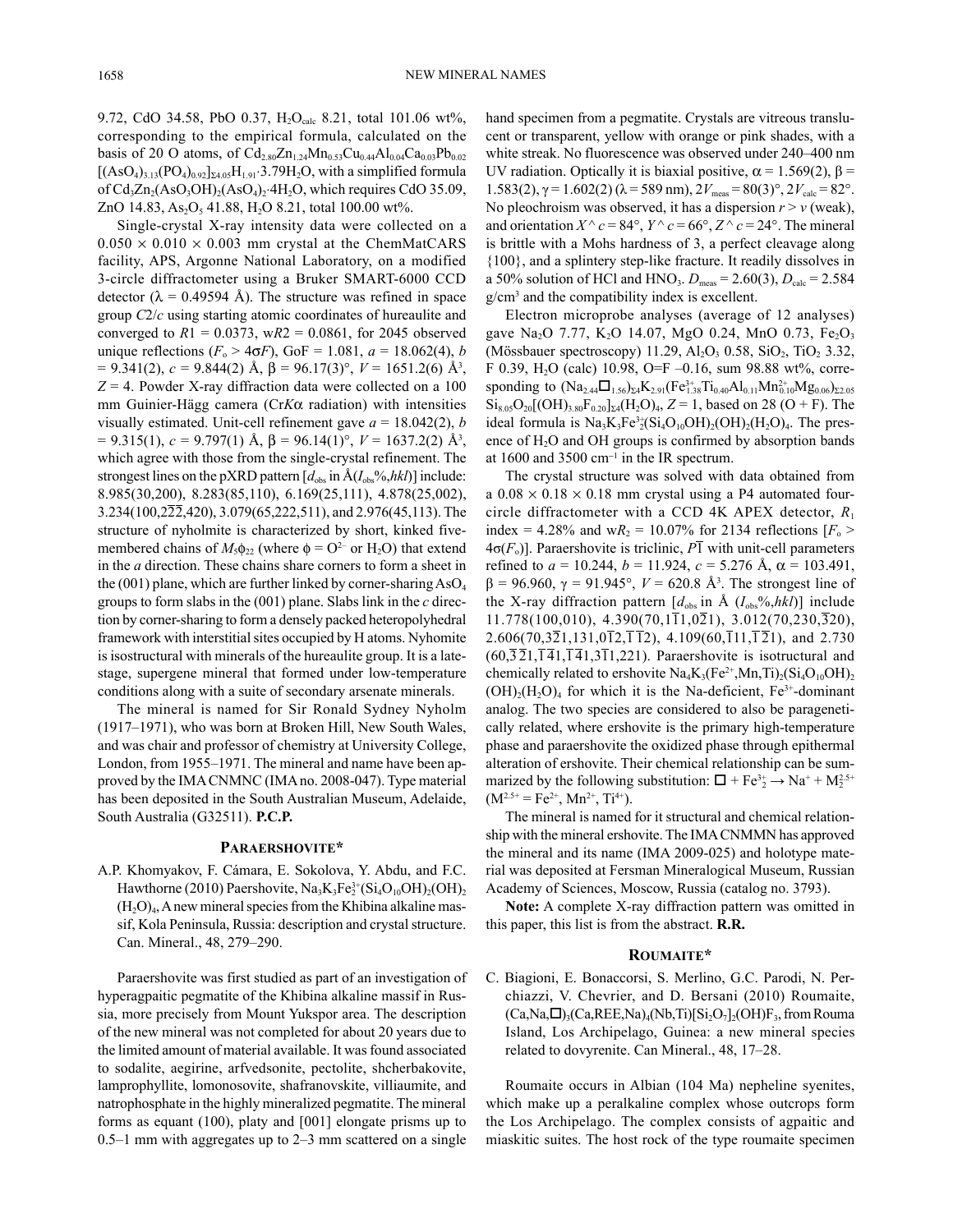is part of suite of samples held in the collection of the Muséum National d'Histoire Naturelle of Paris. Roumaite is formed as a late-stage product of hydrothermal activity in the cavities of nepheline syenites. It is associated with aegirine, albite, analcime, arfvedsonite, catapleiite, a eudialyte-group mineral, microcline, sodalite, sphalerite, steacyite, and villiaumite. Roumaite occurs as acicular crystals up to 0.5 mm, elongate on [100] with a silky luster. Rare specimens tabular on (001) occur by parallel growth of individual fibers. Roumaite is brittle with a white streak and is non-fluorescent in ultraviolet light. Hardness and density could not be measured; calculated density is 3.33 g/cm<sup>3</sup>. The small size of roumaite crystals limited the optical data that could be collected. Crystals are colorless and nonpleochroic. Indices of refraction are between 1.652 and 1.654 both parallel and perpendicular, to the direction of elongation [100]. The maximum extinction angle on [100] is 4° with positive elongation and weak birefringence. The compatibility index is –0.007 (superior).

The composition of roumaite was determined using electron microprobe at 15 kV accelerating voltage, 20 nA beam current, and 5 µm spot size. The average composition (ranges in parentheses,  $n = 6$ ) is SiO<sub>2</sub> 29.78 (28.68–31.32), TiO<sub>2</sub> 2.91  $(2.57-3.43)$ , ZrO<sub>2</sub> 0.02  $(0.00-0.02)$ , ThO<sub>2</sub> 0.07  $(0.00-0.33)$  $Y_2O_3$  0.67 (0.41–0.80), Ce<sub>2</sub>O<sub>3</sub> 13.15 (11.97–13.67), La<sub>2</sub>O<sub>3</sub> 5.02  $(4.37-5.40)$ , Nd<sub>2</sub>O<sub>3</sub> 2.28 (1.97-2.51), CaO 20.61 (19.58-21.30), MnO  $0.02$   $(0.00-0.05)$ , Na<sub>2</sub>O 7.83  $(6.69-9.43)$  Nb<sub>2</sub>O<sub>5</sub> 10.51  $(8.63-11.27)$ , F 6.46 (5.78–7.25), O≡F -2.72, total 96.61 wt%. Consistently low analytical totals (94–99 wt%) are suggested to be due to either the presence of  $H<sub>2</sub>O$  or a result of the beam diameter being close to the width of the acicular crystals. Raman spectroscopy of roumaite was unable to confirm the presence of water due to fluorescence effects caused by the presence of REE. The empirical formula (on the basis of four Si pfu) is  $(Ca_{2.97})$  $Na_{2.04}Ce_{0.65}La_{0.25}Nd_{0.11}Y_{0.05}S_{0.07} (Nb_{0.64}Ti_{0.29})_{\Sigma 0.93}(Si_2O_7)_2F_{2.75}O_{0.38}.$ The authors suggest that the low totals of octahedral cations (in comparison to other members the rinkite group) and low totals numbers of anions imply the presence of octahedral vacancies and some (OH)- groups. This leads to a simplified formula of  $(Ca, Na,REE, \square)_{\Sigma 7.00} (Nb, Ti)(Si<sub>2</sub>O<sub>7</sub>)_{2} (OH)F<sub>3</sub>.$ 

A powder diffraction pattern was collected using a Gandalfi camera and  $CuK\alpha$  radiation. The pattern was indexed taking into account reflections observed during single-crystal data collection. The six strongest lines in the powder diffraction pattern  $[d_{hkl}$  in  $\hat{A}(I_{obs}\%, hkl)]$  are: 2.790(40.1,041) 2.689(46.4,042,026), 2.567(44.4,223,043), 2.021(67.7,243), 1.680(60.1,261,065), and 2.004(32.5,226). Initial single-crystal X-ray diffraction data were collected using a  $0.4 \times 0.1 \times 0.1$  mm sample mounted on a SIEMENS P4 four-circle diffractometer with Mo*K*a radiation. Problems solving the structure caused by small sample size and weak reflections lead to a second structure refinement attempt using synchrotron radiation ( $\lambda = 0.7001$  Å) and a MAR CCD detector. The structure was refined using 4558 independent reflections with  $|F_{o}| \ge 4\sigma F_{o}$  and yielded a final  $R_1 = 0.08$ . Roumaite is monoclinic, space group  $Cc$ , with cell parameters  $a =$ 7.473(2),  $b = 11.294(2)$ ,  $c = 18.778(4)$  Å,  $β = 101.60(2)$ °,  $V =$ 1552.5(6)  $\mathring{A}^3$ ,  $Z = 4$ . The structure of roumaite consists of stacks of tobermorite like layers, octahedral layers and disilicate layers parallel to (001). The tobermorite layers consist of columns of made of four edge-sharing, sevenfold coordinated polyhedra. The

columns are parallel to *a*, and are connected along *b*. In roumaite, these polyhedra are occupied by Ca, REE, and Na. The M5 site is probably dominated by Ce. The octahedral sheets consist of two types of columns running parallel to *a*. The first type is made up of M2 eightfold polyhedral alternating with smaller M1 octahedra occupied by Ti and Nb. The second column is formed by alternating M3 and M4 polyhedra. Disilicate groups attach to the M2 polyhedral on both sides of the octahedral sheet. The M1 sites are occupied by 55% Nb with the balance filled by Ti. The M2 site occupancies are  $(Ca_{0.45}Na_{0.30}\Box_{0.25})$ , the M3 site occupancies are  $(Ca_{0.60}Na_{0.15}\Box_{0.25})$ , and the M4 occupancies are  $(Na_{0.60}Ca_{0.035}\Box_{0.05})$ . The tobermorite and octahedral layers are linked by disilicate groups attached to the Ca polyhedral of the tobermorite layer and M2 polyhedra of the octahedral layer. The formula based on the structural refinement is  $(Ca,Na,\Box)_{3}(Ca,REE,Na)_{4}(Nb,Ti)$  $(Si<sub>2</sub>O<sub>7</sub>)<sub>2</sub>(OH)F<sub>3</sub>$ . Roumaite is closely related to dovyrenite.

The name is for Rouma Island, a central island in the lagoon of the Los Archipelago. The current study did not allow a reliable distribution of REE among crystallographic sites; therefore a Levinson suffix is not used at this time. The mineral and name have been approved by IMA-CNMMN (2008-024). Holotype material is in the Muséum National d'Histoire Naturelle, 61, rue Buffon, F-75005 Paris, France (catalog no. MNHN208.1); cotype material is held in the collection of Museo di Storia Naturale e del Territorio, Università di Pisa, Via Roma 79, Calci (PI), Italy (catalog no. 18873). **G.P.**

#### **slavKoviTe\***

J. Sejkora, J. Plášil, P. Ondruš, F. Veselovský, I. Císařová, and J. Hloušek (2010) Slavkovite, Cu<sub>13</sub>(AsO<sub>4</sub>)<sub>6</sub>(AsO<sub>3</sub>OH)<sub>4</sub>·23H<sub>2</sub>O, a new mineral species from Horní Slavkov and Jáchymov, Czech Republic: description and crystal-structure determination. Can. Mineral., 48, 1157–1170.

Slavkovite was initially discovered in a supergene mineral assembly in an abandoned quarry near Horní Slavkov, Czech Republic. The material discovered here was not suitable for full characterization, which had to await the discovery of larger well-formed crystals in the Jáchymov ore district. Jáchymov ore district consists of medium-grade metasedimentary rocks of Cambrian to Ordovician age cut by Variscan granite plutons. The ore in the area is typical of Ag+As+Co+Ni+Bi and U hydrothermal mineralization and formed in the halo of the plutonic intrusions. Later supergene mineralization resulted in a wide variety of secondary mineralization.

In Jáchymov, slavkovite is found associated with lavendulan, geminite, lindackerite, and ondrušite; it is formed by the weathering of primary tennantite and chalcopyrite. In the Huber open pit near Horní Slavkov, slavkovite is found in an abandoned quarry that was mined for Sn and W. It is associated with amorphous Cu, Fe arsenates and clay minerals. Slavkovite form Jáchymov is pale-green in aggregates and colorless with a green tint as individual crystals. It occurs as rosettes up to 1 mm across and in spherical aggregates up to 5 mm across. Individual crystals are up to 1 mm long and 0.5 mm in width. Slavkovite from Krásno near Horní Slavkov occurs as light blue to blue-green coatings that are composed of very thin tabular crystals up to 50 µm in size. It is transparent (individual crystals) to translucent with a vitreous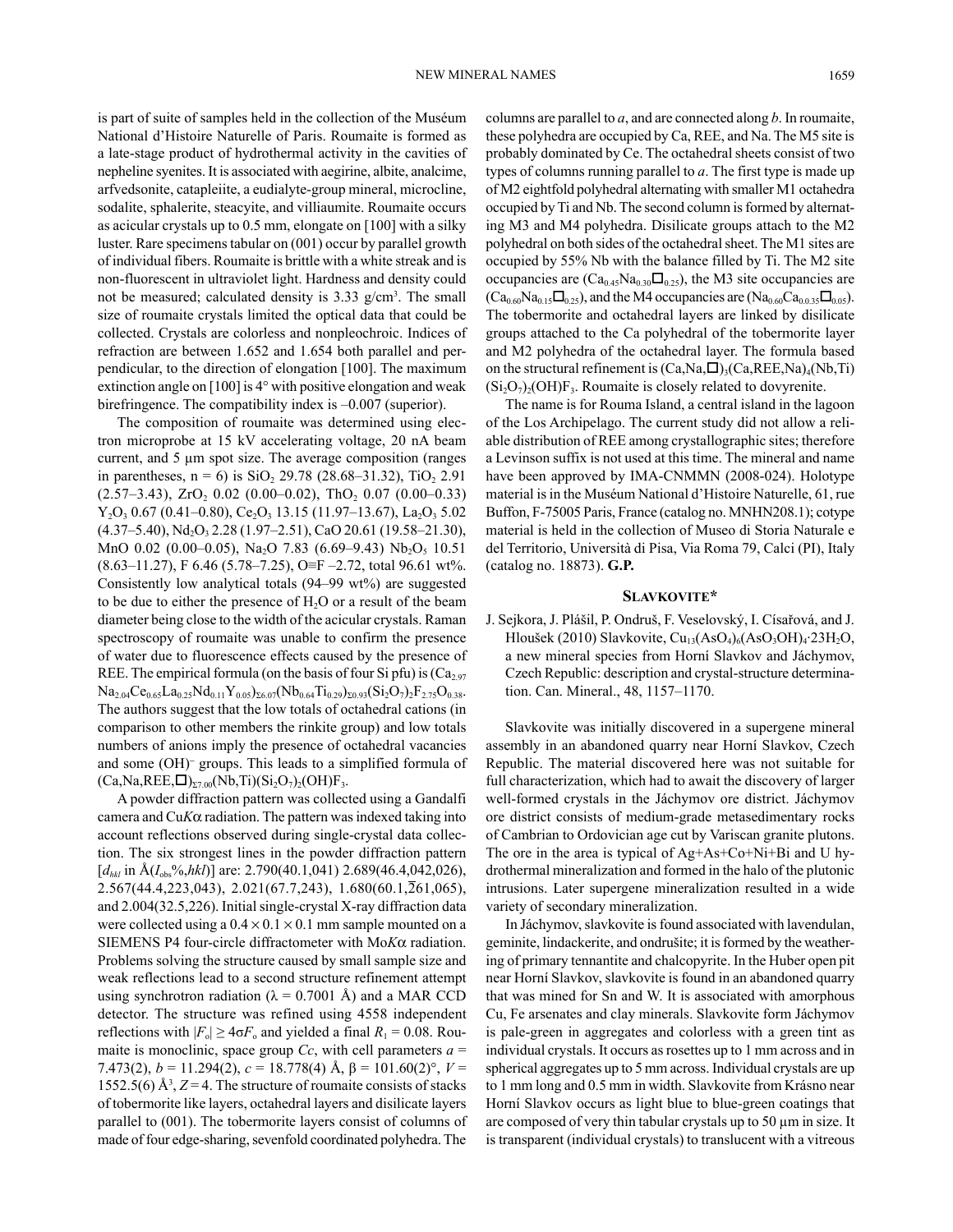luster and a white streak; it does not fluoresce in ultraviolet light. There is one perfect cleavage {011} and one good one {010}; the fracture is irregular, and it is very brittle. The Mohs hardness is 3.5–4, the measured density is  $3.05(1)$  g/cm<sup>3</sup>, and the calculated density is 3.05 g/cm3 . The optical properties were determined using material from Jáchymov. Slavkovite is biaxial positive; the exact positions of the individual optical orientations with respect to  $\alpha$ ,  $\beta$  and  $\gamma$  due to the presence of two cleavage planes in this triclinic mineral. The indices of refraction are  $\alpha' = 1.591(2)$ ,  $\beta'$  $= 1.620(2)$ ,  $\gamma' = 1.701(2)$ , and  $2V_{\text{calc}}$  is approximately 64°. It is moderately pleochroic with X light gray to colorless, Y very light greenish gray, *Z* light green. Elongation on the (011) plane is negative with an extinction angle of 27°, on the (010) plane extinction is positive with an extinction angle of 17°.

The chemical composition was determined by WDS (Cameca SX-100, 15 kV, 5–10 nA, 5–10 µm spot size, PAP correction). Slavkovite is unstable under the electron beam. The average of six analyses of the Jáchymov material gives (ranges in parentheses) FeO 0.12 (0.00–0.21), CuO 39.93 (37.48–43.09), Al<sub>2</sub>O<sub>3</sub> 0.13  $(0.07-0.19)$ , As<sub>2</sub>O<sub>5</sub> 44.71 (43.77–45.60), H<sub>2</sub>O 17.31 (from thermal analysis), total 102.20 wt%. This gives an ideal formula [on the basis of 63(O,OH,H<sub>2</sub>O)] of  $(Cu_{12.96}Al_{0.07}Fe_{0.04})_{\Sigma13.07}(AsO_4)_{6.11}$  $(AsO<sub>3</sub>OH)<sub>3.93</sub>$ <sup>2</sup>2.83H<sub>2</sub>O. The average composition of material from Horní Slavkov (average of 3 points) is CaO 0.07, FeO 0.04, CuO 39.99, ZnO 0.12, Al<sub>2</sub>O<sub>3</sub> 0.38, As<sub>2</sub>O<sub>5</sub> 46.03, P<sub>2</sub>O<sub>5</sub> 0.10, H2O 18.2 (from structure considerations), total 104.93 wt%. The empirical formula for the Horní Slavkov sample [on the basis of 63(O,OH, H<sub>2</sub>O)] is  $(Cu_{12.51}Al_{0.19}Zn_{0.04}Ca_{0.03}Fe_{0.01})_{\Sigma12.78}$  $(AsO<sub>4</sub>)<sub>5.70</sub>(PO<sub>4</sub>)<sub>0.04</sub>(AsO<sub>3</sub>OH)<sub>4.27</sub>·22.83H<sub>2</sub>O.$ 

Thermogravimetric analysis of Jáchymov slavkovite showed that it dehydrates in seven steps;  $11 H<sub>2</sub>O$  molecules are lost between 20–100 °C, with a further five dehydration steps releasing 12 more H2O molecules between 100–310 °C. A final two H2O molecules are lost between 310 and 530 °C, with a total loss of 17.31 wt% (equivalent to 25 molecules of  $H_2O$ ). Infrared absorption spectroscopy was performed using powder dispersed in a KBr disk and a Nicolet FTIR 740 spectrophotometer. An intense band at 3434  $cm^{-1}$  with a shoulder at 3265  $cm^{-1}$  is assigned to  $v(OH)$  stretching. Bands at 1550–1750 cm<sup>-1</sup> are assigned to  $\delta$ (H-O-H) bending of H<sub>2</sub>O molecules. Bands in the range 1550 to 1000 cm<sup>-1</sup> are assigned to  $\delta$ (As-OH) in plane bending. Shoulders at 896, 863, and the band at 798  $cm^{-1}$  are assigned to split triply degenerate antisymmetric stretching vibration  $v3(AsO<sub>4</sub>)<sup>3</sup>$ .

A powder X-ray diffraction pattern was collected using a Phillips X'Pert powder diffractometer with graphite-monochromated  $CuK\alpha$  radiation. The strongest eight lines in the  $pXRD$  pattern  $[d_{hkl}$  Å  $(I_{obs}\%, hkl)]$  are as follows: 15.70(3,001), 11.98(100,011),  $6.992(3.0\overline{2}1.020)$ ,  $5.992(6.0\overline{2}2)$ ,  $3.448(5.040)$ ,  $2.967(5.0\overline{3}5)$ , 2.4069(4,154), 2.4002(4,115,135,046,062). Single-crystal X-ray diffraction data were obtained using a  $0.25 \times 0.23 \times 0.027$  mm single crystal from Jachymov. Intensity data were collected using an Enraf Nonius Kappa CCD single-crystal diffractometer, using graphite-monochromated Mo*K*a radiation. 7721 unique and 6613 observed reflections  $([I > 2\sigma(I)])$  were collected. The structure was solved by direct methods with final  $R_{obs}$  = 4.37%. Slavkovite is triclinic, space group  $P\overline{1}$ ,  $a = 6.408(3)$ , *b* = 14.491(5),  $c = 16.505(8)$  Å,  $\alpha = 102.87(3)$ ,  $\beta = 101.32(5)$ , γ  $= 97.13(3)$ °,  $V = 1442(1)$  Å<sup>3</sup>,  $Z = 1$ ,  $a:b:c = 0.4422:1:1.1390$ . The crystal structure of slavkovite consists of sheets made up of copper polyhedra linked by hydrogen arsenate and arsenate tetrahedra. These sheets are linked by  $Cu<sub>6</sub>$ - $\Phi$  polyhedra.

The name is for the original discovery; name and mineral are approved by the IMA-CNMMN (IMA 2004-8). The holotype sample of slavkovite is held in the collection of the national Museum, Prague, Czech Republic (PIN 83.038). **G.P.**

## **ZiGRasiTe\***

- F.C. Hawthorne, N.A. Ball, J.W. Nizamoff, and W.B. Simmons (2009) Zigrasite, MgZr(PO<sub>4</sub>)<sub>2</sub>(H<sub>2</sub>O)<sub>4</sub>, a new phosphate mineral from the Dunton Quarry, Newry, Oxford county, Maine, U.S.A. Mineral. Mag., 73, 415–420.
- F.C. Hawthorne and W.B. Simmons (2010) The crystal structure of zigrasite,  $MgZr(PO<sub>4</sub>)<sub>2</sub>(H<sub>2</sub>O)<sub>4</sub>$ , a heteropolyhedral framework structure. Mineral. Mag., 74, 567–575.

Zigrasite is a new secondary phosphate mineral from the giant 1972 tourmaline-bearing pocket at the Dunton Quarry, Newry, Oxford County, Maine, U.S.A. It occurs as subhedral blocky grains in aggregates with its Ca-analogue and an unknown Zr phosphate mineral. Zigrasite was found on a tourmaline crystal and is associated with tourmaline, microcline, quartz, albite, beryl, amblygonite-montebrasite, childrenite-eosphorite, and apatite. The mineral is off-white to pale-yellow or light tan, translucent, has a white streak, a vitreous luster, Mohs hardness = 3, imperfect cleavage in two directions, no parting, is brittle, has a hackly fracture, and shows light blue to pale yellow cathodoluminescence.  $D_{\text{meas}} = 2.76(4) \text{ g/cm}^3$ ,  $D_{\text{calc}} = 2.66 \text{ g/cm}^3$ . In transmitted light, zigrasite is colorless and non-pleochroic, biaxial (–) negative,  $\alpha = 1.597(1)$ ,  $\beta = 1.622(1)$ ,  $\gamma = 1.635(1)$ ,  $2V_{\text{meas}} = 65.5(4)^\circ, 2V_{\text{calc}} = 71^\circ.$ 

The chemical composition of zigrasite was determined on a Cameca SX100 electron microprobe in WDS mode and gave the following results (average of six analyses):  $P_2O_5$  37.59, ZrO2 32.27, HfO2 0.34, FeO 0.20, MgO 10.37, ZnO 0.17, F 0.13, LOI<sub>meas</sub> 18.60, O ≡ F 0.05, total 99.62 wt%, corresponding to the empirical formula (based on 12 anions with  $4 \text{ H}_2\text{O}$ )  $(Mg_{0.97}Fe_{0.01}Zn_{0.01})_{\Sigma_{0.99}}(Zr_{0.99}Hf_{0.01})_{\Sigma_{1.00}}P_{2.00}O_8(H_2O)_4$ , with the ideal formula of  $MgZr(PO<sub>4</sub>)<sub>2</sub>(H<sub>2</sub>O)<sub>4</sub>.$ 

The structure of zigrasite was solved and refined using a 2560 × 100 μm crystal on a Bruker AXS SMART APEX diffractometer (Mo*K* $\alpha$  radiation) to *R*1 = 0.0375, w*R*2 = 0.0872, on the basis of 2623 unique reflections ( $F_0 > 4\sigma F$ ). It is triclinic, P1,  $a =$ 5.3049(2),  $b = 9.3372(4)$ ,  $c = 9.6282(5)$  Å,  $\alpha = 97.348(1)$ ,  $\beta =$ 91.534(1),  $\gamma$  = 90.512(4)°, *V* = 472.79(5) Å<sup>3</sup>, *Z* = 2. Powder X-ray diffraction data were collected on a 114.6 mm Debye-Scherrer camera (Cu*K*a radiation) with a Gandolfi attachment, which gave the following refined unit-cell parameters:  $a = 5.321(7)$ ,  $b = 9.360(10)$ ,  $c = 9.660(8)$  Å,  $\alpha = 97.38(10)$ ,  $\beta = 91.29(9)$ ,  $\gamma =$ 90.58(9)°,  $V = 477.0(5)$  Å<sup>3</sup>, which are in agreement with those determined from the single-crystal refinement. The strongest lines on the powder diffraction pattern  $[d_{obs}$  in  $\hat{A}$  ( $I_{obs}$ %,*hkl*)] include: 9.550(100,001), 4.589(40,110), 4.411(50,021), 4.108(70, $\overline{1}11$ ), 4.008(50,111), 3.569(30,022), 3.177(40,112), and 2.660(30,200).

Zigrasite is a heteropolyhedral framework mineral and is isochemical with mahlmoodite. There are two *P* sites, two *Mg*